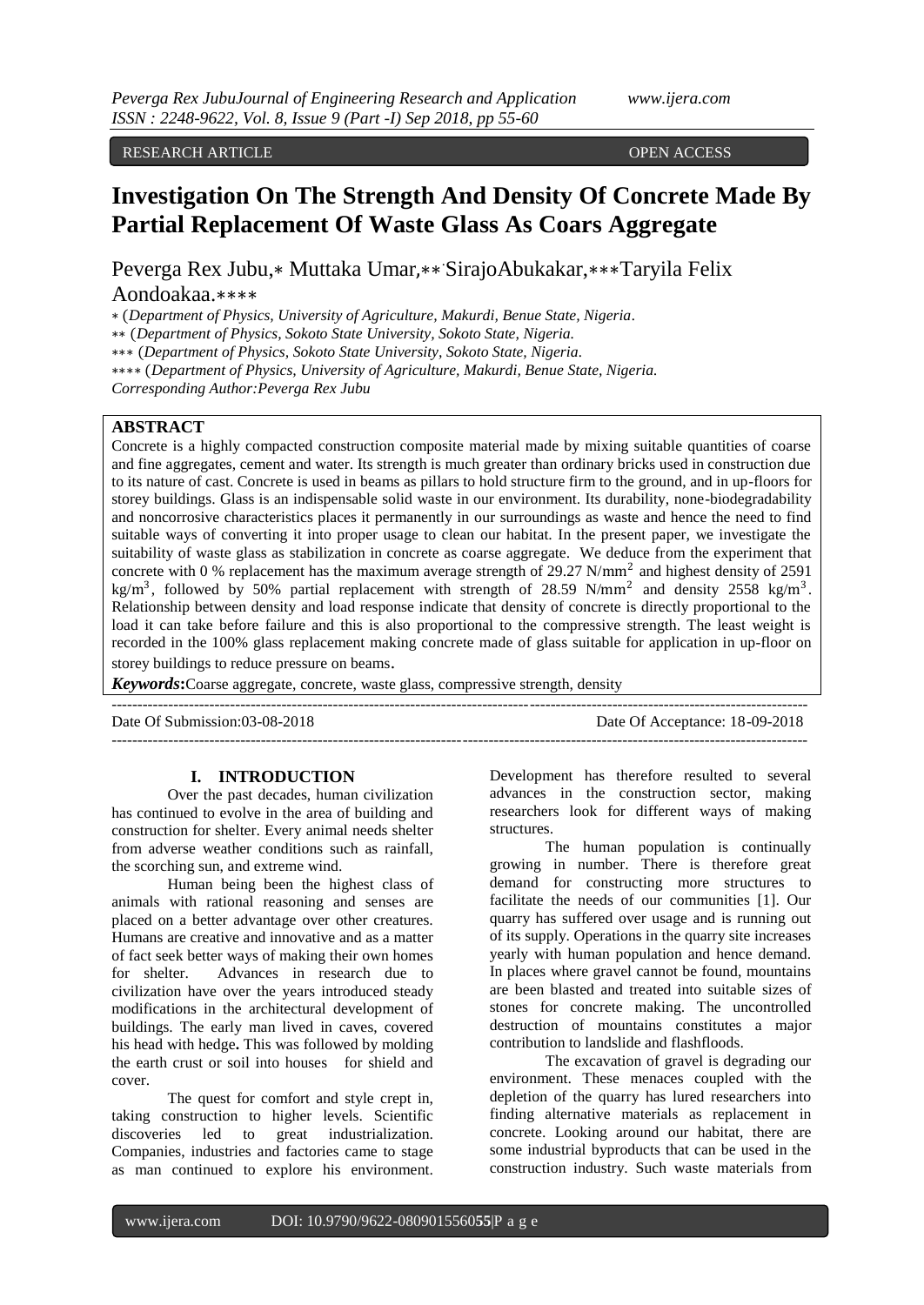our homes and factories lither our surrounding, and burden the environment by occupying the little space around us. According to [2], there is therefore a significant world-wide interest to solve the environmental problems caused by industrial waste and other materials by including such materials in the manufacture of concrete.

Waste matter such as glass can well be researched to check its suitability in the construction industry. Glass in general is a highly transparent material formed by melting a mixture of materials such as silica, soda ash, and  $CaCO<sub>3</sub>$  at elevated temperature followed by cooling during which solidification occurs without crystallization [3,4].

Glass enters our environment through different ways. Glass comes from the manufacturing industry in the form of bottles containing diverse substances such as beverages, powders and chemicals. It also comes in the form of glass sheet used for various purposes, vacuum tubes and glassware. Since its discovery, glass has become indispensable to our daily lives. We contact or use glass every day that passes by. The discouragement of metals due to their rusting problems thereby reacting with their contents and contaminating them have increased the use of glass and plastics for storage, carriage and passages.

Glass containers are often littered in our habitat and are found in large quantities. In recent times, glass is recycled in the industry into new products for different uses. This waste material is also been thought of as being useful to the building and construction industry. Many scientists have looked into its viability for construction, and the research is still ongoing. According to [5] the application of glass in architectural concrete still needs improvement and hence further study is need to see how to beat down the cost of concrete casting.

The major objective of the research is to study the stabilization of glass in concrete. While the specific objectives are: to comparatively study the load response of concrete made with 100% glass and gravel; to investigate the effect of different percentages of glass-gravel mix in the strength of concrete; and to study the effect of partial replacement of waste glass on the weight of concrete for up-floor in storey buildings.

1.1 Advantages of Waste Glass as Coarse Aggregate

According to [6], recycled glass has the following advantages in concrete.

- (i) It provides aesthetic look
- (ii) It provides high abrasion resistance
- (iii) It provides greater water tightness
- (iv) Its removes waste glass from the environment which otherwise is difficult to dispose of.
- (v) It provides good soundness as glass is a hard material.

# **II. MATERIALS**

# **2.1 Sand**

The sharp sand was collected from River Benue, Makurdi, Nigeria. It was made clean and free from dirt and organic matter of any predictable description. The sand particles have average size of 4.5 mm with specific gravity of 2.42.

# **2.2 Cement**

The binding agent, cement, was obtained from Dangote Cement Company, Gboko, Benue State, Nigeria whose properties conform to high standard. The Portland limestone cement is of 42.5N grade with specific gravity of 3.15.

# **2.3 Water**

Portable water suitable for human consumption was used as solvent for the insoluble matter in the mix. The water had all the standard physical characteristic of good water.

# **2.4 Coarse Aggregate**

Coarse aggregate are the angular materials obtained from rocks and crushed stones. They may also be derived from synthetic materials like slag, shale, fly ash and clay use in light-weight concrete [7]. Research has shown that aggregate plays a substantial role in determining workability, strength, dimensional stability and durability of concrete. Aggregate can also have a significant effect on the cost of concrete [8].

The coarse aggregate comprises of both crushed waste glass and granite of sized  $10 - 13$ mm size. The waste glass bottles were obtained from Nigeria Breweries, Makurdi, Benue State, Nigeria. Bottles were washed and all labels removed. It was later crushed into desired size suitable for coarse aggregate. The specific gravity of the waste glass was determined to be 2.58.

The following materials were used to prepare the concretes: Cement, fine aggregate, gravel, broken bottles, water, tamping rod (16 mm in diameter and 610 mm long), sieve (25 mm), mould (150 x 150 x 150) mm, curing tank, slum cone, and vibrating machine. Testing of the cubes was done using compressive testing machine (model ELE Compact-1500). The sharp sand was collected from River Benue, Makurdi while the cement was supplied by Dangote Cement Company.

# **III. EXPERIMENT**

# **3.1 Total Replacement of Coarse Aggregate**

Mix ratio of concrete defines the ratio of cement, sand and coarse aggregate in that order. The cement was first mixed with fine aggregate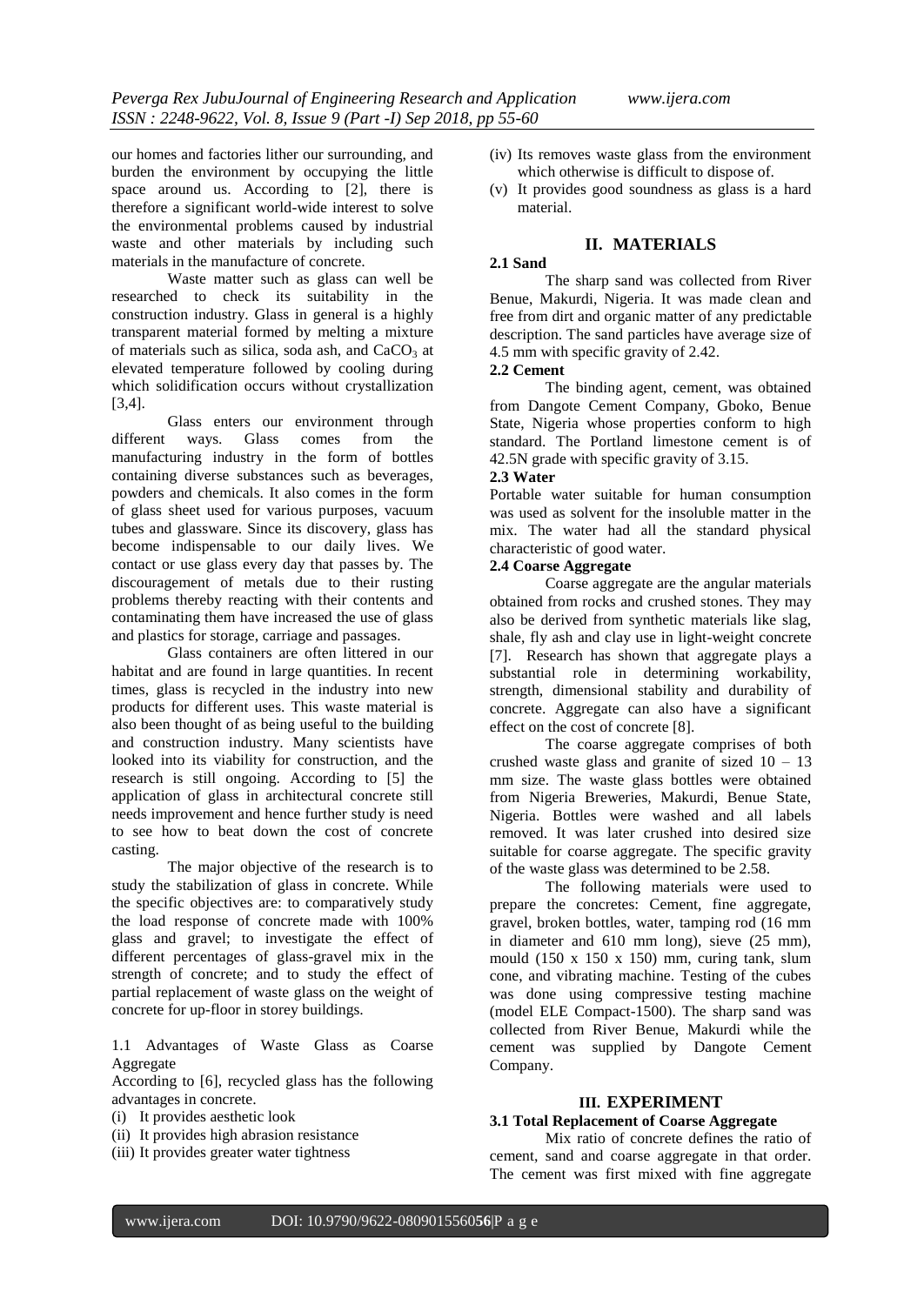(sharp sand) in the ratio 1:2 on a water tight noneabsorbent platform until the mixture was thoroughly blended and of a uniform colour. Meanwhile the aggregates were cleansed and made free from impurities which are likely to interfere with the process of hydration, prevention of effective bond between the aggregates and matrix and it reduces the durability of concrete [9].

The coarse aggregate (100% gravel) was then added to the already prepared cement-sand mix in a ratio 1:2:4. The mixing continued until the coarse aggregate was uniformly distributed throughout the batch while adding water to the system until the cement appears to be homogeneous and of the desired consistency. The prepared mix was poured into the moulds to cast the concrete cubes. Six cubes were casted for each batch and labeled accordingly, noting also the expected curing period.

The above procedure was repeated for a complete 100% broken glass replacement as coarse aggregate in the concrete production.

### **3.2 Partial Replacement of Coarse Aggregate**

On a partial replacement of broken bottles as coarse aggregate in concrete, the cement and fine aggregate was first mixed as explained earlier after which 75 % broken bottle and 25 % gravel were added to the cement-sand mix. The mixture was done until the coarse aggregate (gravel-glass) was distributed throughout the batch. Water was then added to slurry.

The above procedure was repeated for 25 % broken bottles replacement and 75 % gravel for another batch of concrete. The last batch of concrete was prepared in the amount of  $(50 - 50)$ % glass-bottles replacement. Samples were labeled A and B respectively.

# **3.3Casting**

The moulds were properly cleansed and oil applied to the inner part of the moulds for easy removal. The slurry was filled in the moulds in 3 layers approximately 5 cm thick. The electric vibrating machine was used during the compacting process for uniform pressure distribution. Care was taken during compaction to avoid segregation. The top surface was leveled and smoothed with a travel. Altogether, 30 cubes of 150 x 150 x 150 mm size were casted along 0.58 water-cement ratio (w/c) with a total volume of  $0.02025 \text{ m}^3$ .

#### **3.4 Curing**

After eight to ten hours of casting, the cube moulds were wrapped with wetted hessian cloth to minimize moisture lost. The mould's top portion was covered with a polythene sheet so that water doesn't fall on the concrete surface.

The cube moulds and content were uncovered after 24 hours of casting and ready for detachment. The nut-bolts of the moulds were loosened and the specimen carefully removed to avoid distortion, because at this stage concrete is still weak and can be broken.

The specimens were put into a tank of clean water for curing immediately after removal. The cubes were fully submerged in the water. The water for curing was tested and maintained at room temperature of  $27^{\circ}$ C throughout the curing period. The concrete specimens were removed from the curing tank and taken to the Civil Engineering laboratory of University of Agriculture Makurdi for compressive strength test after the 7th, 14th,  $21<sup>st</sup>$ and  $28<sup>th</sup>$  day of curing respectively. Two cubes were aged in the same period of time and tested to obtain averages of weight, density, load response and strength ensure accuracy. The Cubes were individually tested in the laboratory using compressive strength testing machine of model ELE compact-1500 and the results recorded.

#### 3.5 **Calculations**

The density of materials was found using the formula

Density =  $\frac{\text{Ratio of materials}}{\text{Total units}} \times \text{total volume} \times \text{specific}$ Total ratio gravity of the material (1) The quantity of coarse aggregate for partial replacements was calculated using the mathematical relation. Amount of coarse aggregate= percentage of replacement  $\times$ 100 density of coarse aggregate (2)



Figure 1: Broken bottles



Figure 2: Curing of specimens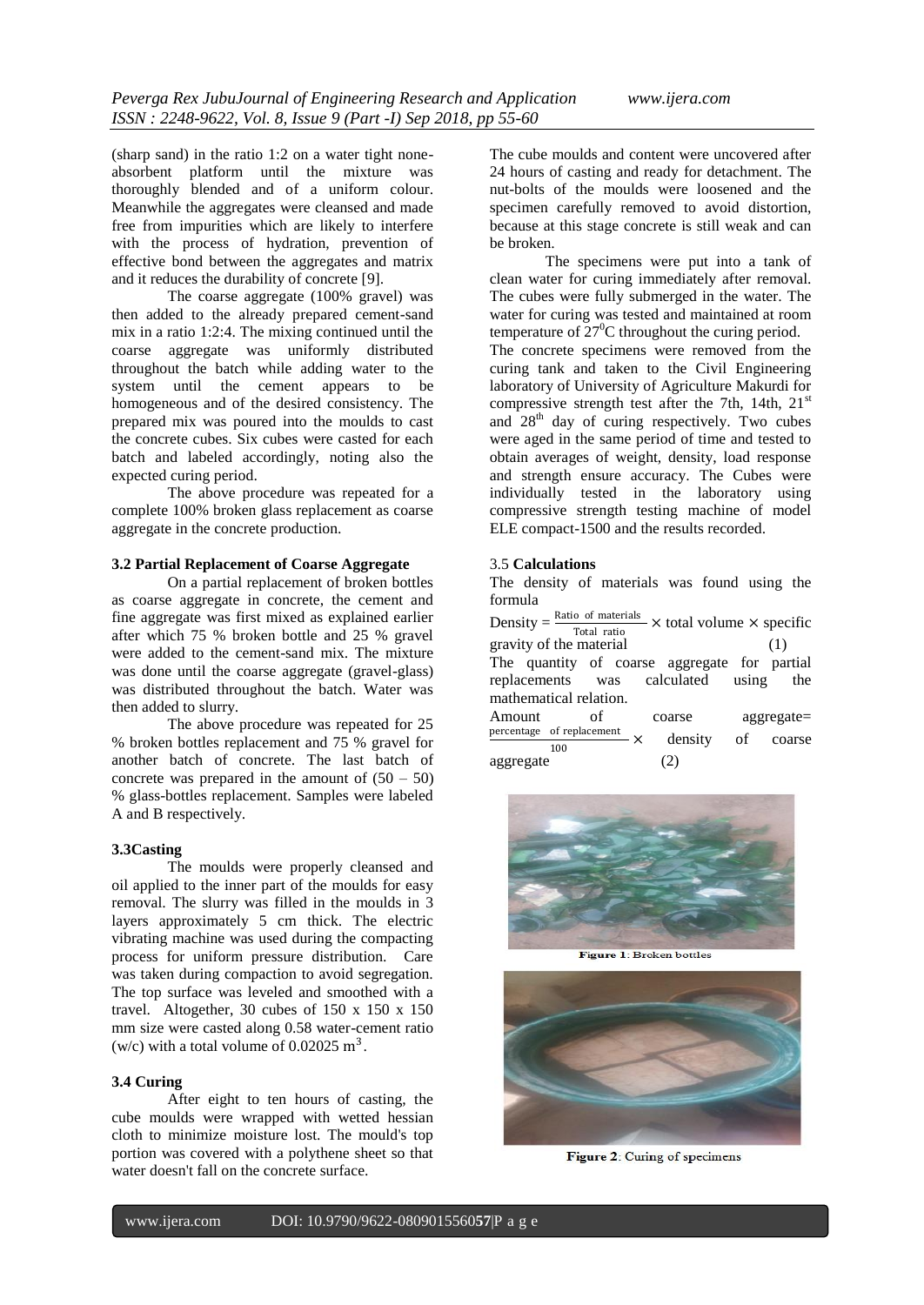

**Figure 3: Cube strength test** 

# **IV. RESULTS Table 1:** Slum Test for Different Ratios of Concrete Mix

| <b>Table 1: Slum Test for Different Ratios of Concrete Mix</b> |  |
|----------------------------------------------------------------|--|
|----------------------------------------------------------------|--|

| Partial replacement (%) Water/cement ratio |      | $Slum$ (cm) |
|--------------------------------------------|------|-------------|
| $\mathbf{0}$                               | 0.58 | 5.0         |
| 25                                         | 0.52 | 4.4         |
| 50                                         | 0.58 | 5.0         |
| 75                                         | 0.47 | 4.8         |
| 100                                        | 0.55 | 4.5         |

#### Table 2: Compressive Strength for 0 % Glass Replacement

| Age (days) | Strength $(N/mm^2)$ | Weight $(g)$<br>8426 | Density (kg/m <sup>3</sup> ) Load (kN) |     |
|------------|---------------------|----------------------|----------------------------------------|-----|
|            | 26.49               |                      | 2497                                   | 596 |
| 14         | 27.16               | 6518                 | 2524                                   | 610 |
| 28         | 34.16               | 9288                 | 2752                                   | 768 |

#### Table 3: Compressive Strength for 100 % Glass Replacement

| Strength $(N/mm^2)$ | Weight $(g)$ | Density ( $kg/m3$ ) Load ( $kN$ ) |     |
|---------------------|--------------|-----------------------------------|-----|
| 17.78               | 8034         | 2375                              | 395 |
| 15.11               | 7954         | 2357                              | 340 |
| 12.89               | 6437         | 1907                              | 290 |
|                     |              |                                   |     |

| Table 6: Compressive Strength for 25 % Glass Replacement |  |
|----------------------------------------------------------|--|
|----------------------------------------------------------|--|

| Age (days) | Strength $(N/mm^2)$ | Weight $(g)$ |      | Density (kg/m <sup>3</sup> ) Load (kN) |
|------------|---------------------|--------------|------|----------------------------------------|
|            | 23.22               | 8406         | 2490 | 528                                    |
| 14         | 24.45               | 8486         | 2514 | 550                                    |
| 28         | 31.11               | 9012         | 2670 | 700                                    |

#### Table 7: Averages of Compressive Strength, Load and Density of Concrete

| Partial replacement (%) Strength (N/mm <sup>2</sup> ) |       | Load (kN) | Density ( $kg/m^3$ ) |
|-------------------------------------------------------|-------|-----------|----------------------|
| $\bf{0}$                                              | 29.27 | 658.0     | 2591                 |
| 25                                                    | 26.26 | 387.7     | 1969                 |
| 50                                                    | 28.59 | 592.7     | 2558                 |
| 75                                                    | 17.39 | 592.0     | 2532                 |
| 100                                                   | 15.26 | 341.7     | 2218                 |

# Table 4: Compressive Strength for 75 % Glass Replacement

| Age (days) | Weight (g)<br>Strength $(N/mm^2)$ |      | Density ( $kg/m^2$ ) Load (kN) |     |
|------------|-----------------------------------|------|--------------------------------|-----|
|            | 16.56                             | 8022 | 2377                           | 373 |
| 14         | 19.16                             | 8216 | 2434                           | 420 |
| 28         | 16.45                             | 8278 | 1096                           | 370 |

# Table 5: Compressive Strength for 50  $\%$  Glass Replacement

| Age (days) | Strength $(N/mm^2)$ | Weight (g) | Density ( $kg/m^2$ ) Load (kN) |     |
|------------|---------------------|------------|--------------------------------|-----|
|            | 22.22               | 8160       | 2418                           | 496 |
| 14         | 32.00               | 8486       | 2514                           | 570 |
| 28         | 31.56               | 8987       | 2663                           | 710 |

# **Figure 4:** Bar chart of compressive strength against age



**Figure 5:** Graph of strength against partial replacement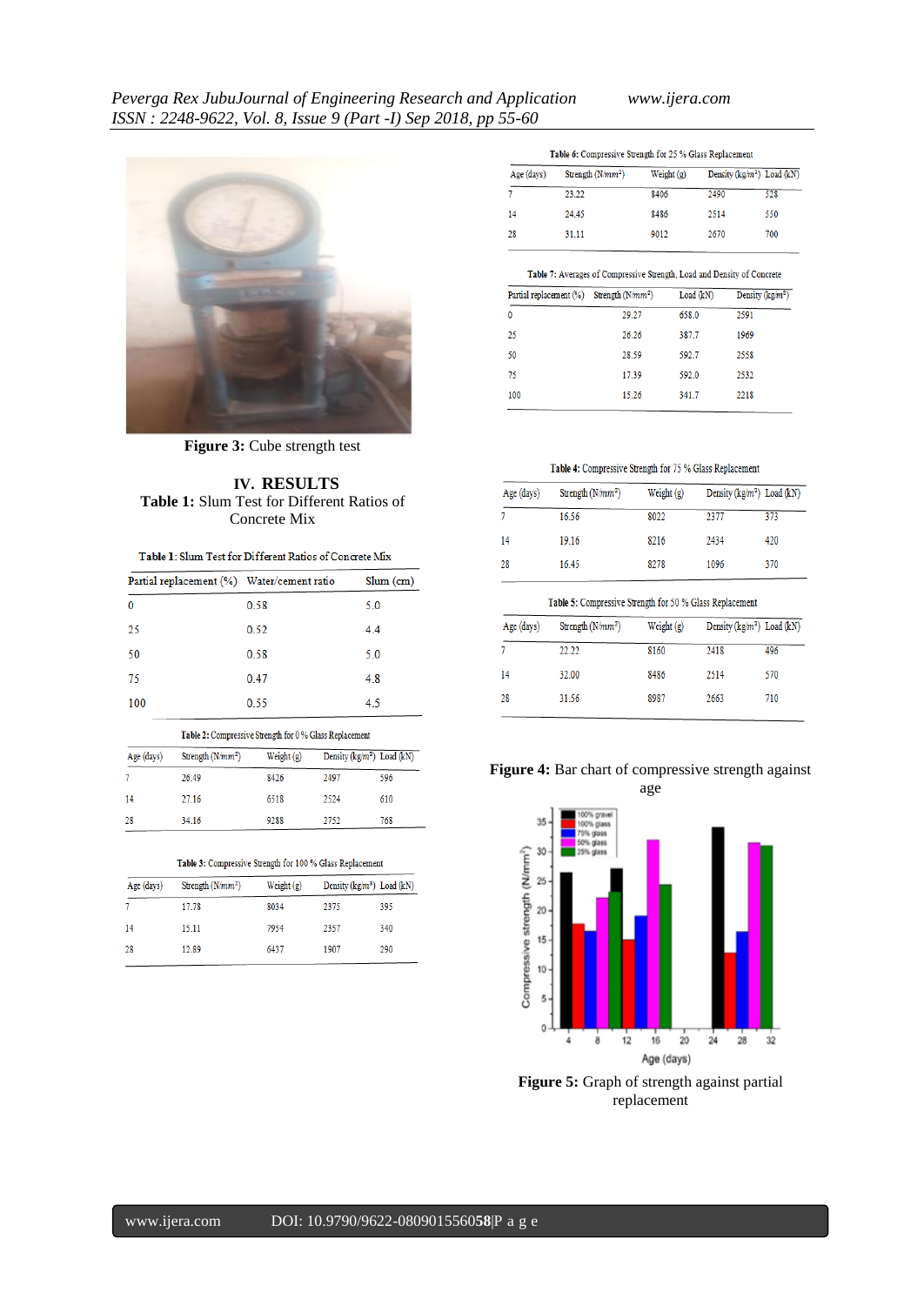

# **V. DISCUSSION**

# **5.1 Slum**

Slum test measures the consistency of fresh concrete before it sets. It is performed to check the workability of freshly made concrete and therefore, the ease with which it can flow. It can also be used as an indicator of an improperly mixed batch. The slum test is used to ensure uniformity for different loads of concretes under field conditions [10].

The slum test in Table 1 reveals that both 0% and 50% replacement of glass have the highest but equal slum value of 5.0 cm with the highest water/cement ration of 0.58. This is followed by 75% glass replacement with 4.8 cm slum. While 100% and 25% partial replacement takes the least average slum value of 4.5 cm. The slum is in approximate range with that achieved by [8].

# **5.2 Compressive Strength**

As can be seen from Fig. 4 and Tables 2 – 6, the compressive strength of concrete made by 0 % glass replacement increased with age from 26.49 N/mm<sup>2</sup> on the 7<sup>th</sup> day to 34.16 N/mm<sup>2</sup> on the 28<sup>th</sup> day. The concrete takes the highest load of 658 kN and has the highest density of  $2591 \text{ kg/m}^3$ . While concrete with 100% glass replacement experienced decrease in strength from  $17.78 - 12.89$  N/mm<sup>2</sup> with increasing age taking the least load 341.7 kN. The decrease in strength with time could be attributed to the type of coarse aggregate which in our case is glass since it is not rough and angular like gravel. The broken bottles have policed and smooth surfaces which can reduce cohesion except at the edges.

Another significant increasing strength with aging is observed in the 25% glass replacement with respond pressure value range  $23.22 - 31.11$  N/mm<sup>2</sup> been the second with load and density values of 592.7 kN and 2558 kg/m<sup>3</sup>. For the 50% glass replacement, the strength

increased from  $22.22 - 31.56$  N/mm<sup>2</sup> with high load response value of 592 kN equal to the 25% glass replacement. A similar trend of decrease in strength with increasing glass replacement is reported by [3,4].

On the average, as can be seen in Fig. 5 and Table 7, the compressive strength decreases with increasing percentage replacement of glass as coarse aggregate  $(29.27 - 15.26)$  N/mm<sup>2</sup>. This is also demonstrated in Figure 5 with a negative slope. The compressive strength is observed to decrease by  $0.14$  N/mm<sup>2</sup> per 1 % partial replacement by waste glass.

Generally, we observed that the more the quantity of gravel present, the greater the strength of concrete and density which implies that gravel gives better strength and toughness to concrete but has more weight. In the other hand, the more the amount of glass present, the less the strength and hence density of concrete. Meanwhile it is noticed that the maximum load a concrete can take is proportional to its density. We therefore assert that concrete made of glass can be suitable for nonbeam platforms to reduce pressure on beams or pillars.

# **VI. CONCLUSION**

Investigation on the use of waste glass as coarse aggregate in concrete was successfully carried out. The best slum value of 5.0 cm was observed at both 0 % and 50% glass replacement. We observed that gravel provides better strength to concrete due to its roughness and interfacial bonding with other matter in the mix. Concrete made of glass is light-weight and is considered good for beamless applications since its strength is also good for concrete making. We recommend glass for partial replacement as coarse aggregate in concrete as it possesses the following properties: light-weight, economical and reduced thickness.

#### **REFERENCES**

- [1]. U.G. Tomas (Jr).: Use of recycled glass bottles as fine aggregate in concretes,International Journal of Advanced Science and Technology, 61,  $2013, 17 - 28.$
- [2]. N.Koli, N.Aiwale, A.Inamdar,S. Abbhishek,Manufacturingofconcrete paving block by using waste glass materials, International Journal of Scientific Research Publication, 6 (6), 2016,  $61 - 77$ .
- [3]. S.Jagmeet and S.Rajindervir,a review on recycling of waste glass in construction industry. International Journal of Advances Research in Engineering and Applied Science, 5(7), 2016, 37 – 44.